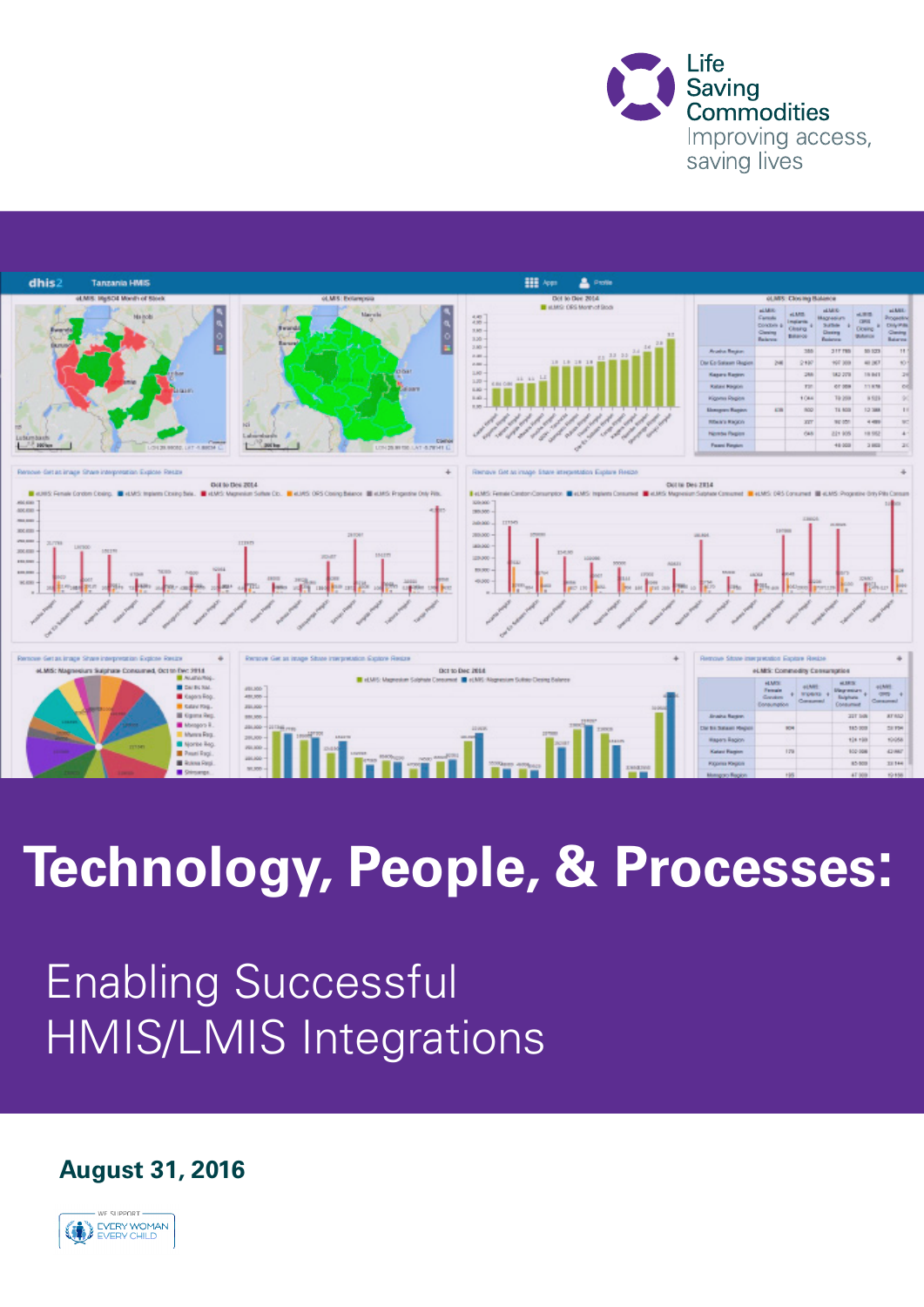<span id="page-1-0"></span>

**Acknowledgements**

The development of this document has been part of the efforts led by the [UN Commission on Life-Saving Commodities](http://www.everywomaneverychild.org/resources/un-commission-on-life-saving-commodities) ("The Commission") for Women and Children, which aims to increase access to life-saving medicines and health supplies for the world's most vulnerable people. As part of the [Every Woman, Every Child](http://www.everywomaneverychild.org/) movement and efforts to meet the health-related Millennium Development Goals and beyond, the Commission leads efforts to reduce barriers that block access to essential health commodities. The development of this document was spearheaded by the Supply Chain Technical Reference Team (TRT).

The following individuals participated in the development of this paper:

**Ashraf Islam**, John Snow, Inc. **Erin Larsen-Cooper, VillageReach Ismail Yusuf Koleleni**, University of Dar es Salaam **Jodi-Ann Burey, VillageReach Mattias Wiklund**, John Snow, Inc. **Nora Phillips**, VillageReach **Roland Kyedrebeogo**, Dimagi **Rowena Luk**, Dimagi

Suggested Citation: Supply Chain Technical Resource Team, UN Commission on Life-Saving Commodities. Technology, People & Processes: Enabling Successful HMIS/LMIS Integrations. Seattle: VillageReach; 2016.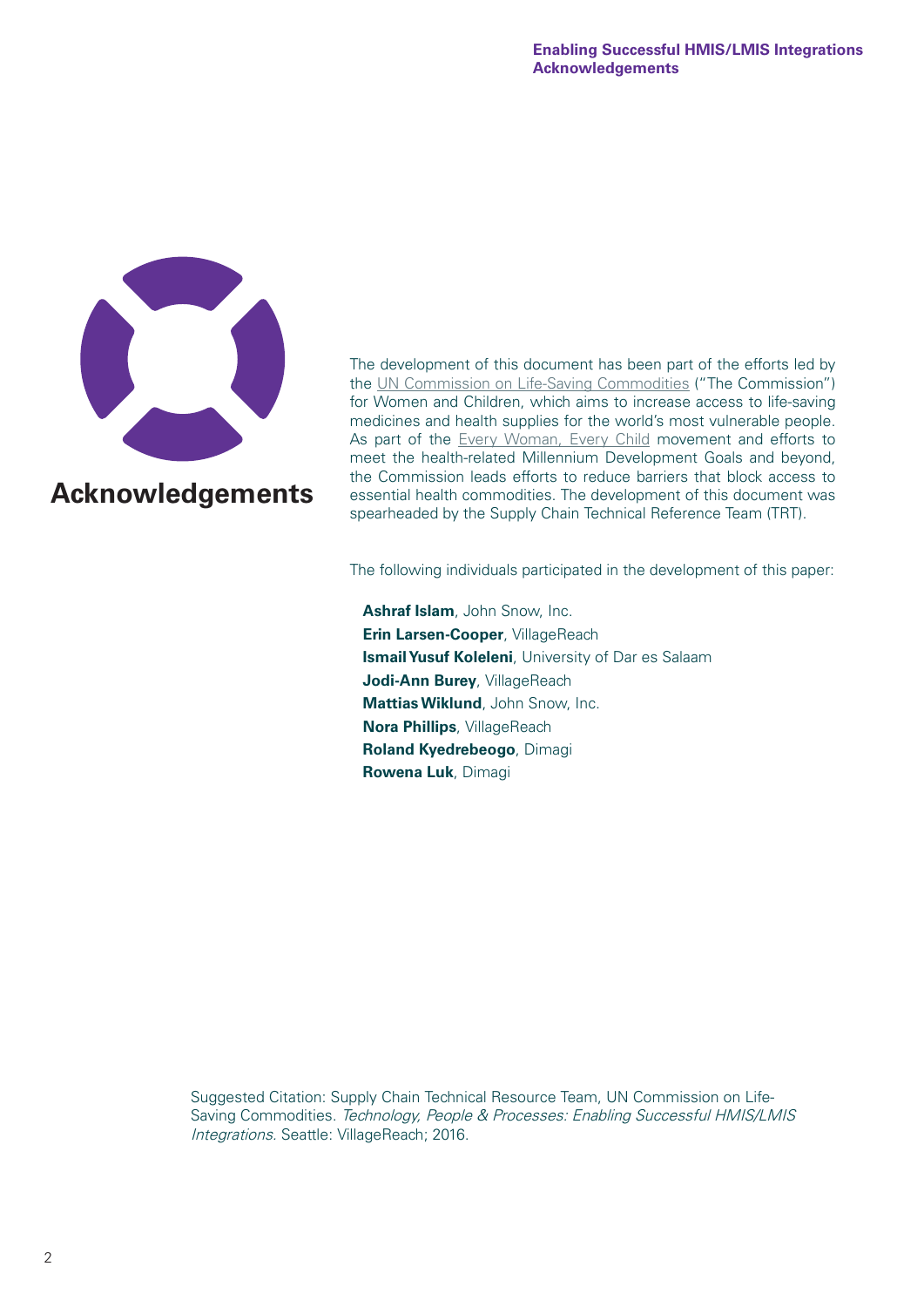

## **Table of Contents**

|                                                         | 2              |
|---------------------------------------------------------|----------------|
|                                                         | $\overline{4}$ |
|                                                         | 5              |
|                                                         | 5              |
| <b>Creating an Enabling Environment for Integration</b> | 7              |
|                                                         | $\overline{7}$ |
|                                                         | $\overline{7}$ |
|                                                         | $\overline{7}$ |
|                                                         | $\overline{7}$ |
|                                                         | 8              |
|                                                         | 8              |
|                                                         | 8              |
|                                                         | 9              |
|                                                         | 9              |
|                                                         | 9              |
| <b>Stakeholder Meetings in Tanzania and Senegal</b>     | 10             |
| <b>Advocating for Process Change in Tanzania</b>        | 10             |
| Choosing Indicators in Tanzania and Senegal 10          |                |
|                                                         |                |
|                                                         | 11             |
|                                                         | 11             |
|                                                         | 12             |
|                                                         | 13             |
|                                                         | 13             |
|                                                         | 14             |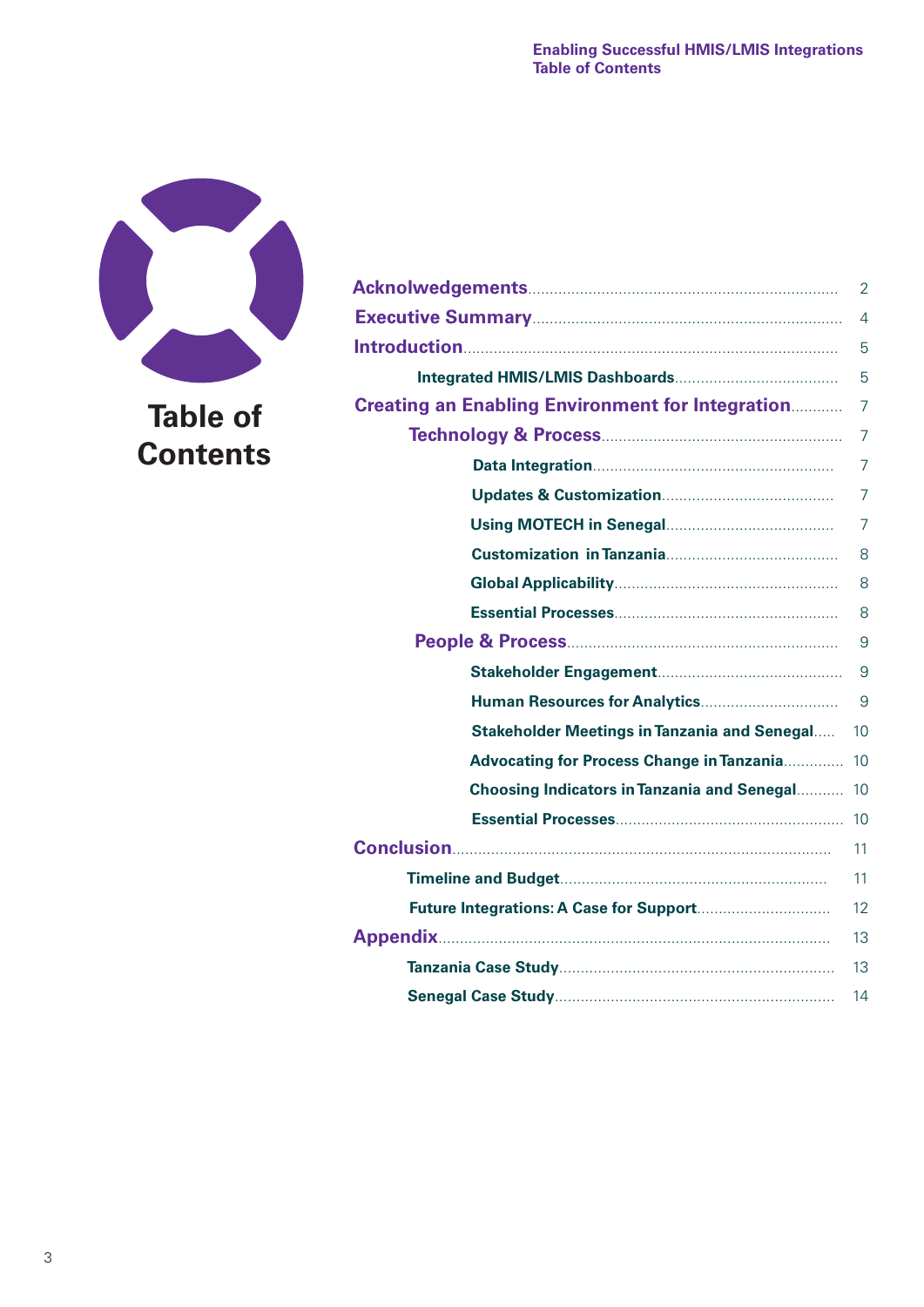<span id="page-3-0"></span>

**Summary**

Increasingly, the public health sector in low- and middle-income countries is exploring innovative ways of using data analytics to improve health systems; many are replacing outdated, often paper-based, systems with electronic logistics management information systems (LMIS). As part of this trend, there is growing interest within public health supply chains to incorporate systematic analysis of LMIS data and health management information system (HMIS) data to improve supply chain performance and service delivery. Systematically integrating the data from HMIS and LMIS systems has the potential to facilitate routine communication and data sharing between departmental silos, thereby improving supply chain performance and health service delivery by enhancing data visibility and use in decision-making among health system stakeholders.

In 2014, the Supply Chain Technical Resource Team (TRT) of the UN [Commission on Life-Saving Commodities for Women and Children](http://www.everywomaneverychild.org/resources/un-commission-on-life-saving-commodities) launched integrated HMIS/LMIS Dashboards in Tanzania and Senegal to test the technical feasibility and usefulness of HMIS/LMIS linkages.

Based on the pilots in Tanzania and Senegal, key challenges identified were data mapping and synchronization; software customization and management of system upgrades; and stakeholder engagement and the need for human resources for analytics to organize, interpret and present data in meaningful and useful ways. The integration of HMIS and LMIS systems is not a short or simple process. Successful system integration requires investment in appropriate, well-designed technology as well as in the people and processes that support the technology. Assessing and establishing essential processes at the beginning of the integration saves time, money, and other resources. The following are recommended essential processes to consider when allocating resources for technology and human resources to support integration:

- Create a strategy to build interoperable systems and keep them in sync. Consider initiatives such as creating a national eHealth strategy, creating and maintaining master lists and naming conventions for health facilities, commodities, and other shared lists, and using interoperability layers (such as OpenHIE or MOTECH). Consider sharing and mapping master lists (facilities, commodities, etc.) between LMIS and DHIS2 systems as an interim measure, until a formal interoperability layer can be added.
- Establish a coordination strategy for data integration, including ongoing technology maintenance for software upgrades and addressing other system disruptions and stakeholder communication.
- Launch integration process with a stakeholder meeting, and continue follow-up meetings with key players on a regular schedule, as necessary. Having clear agreement about goals and objectives of the integration from all stakeholders upfront will inform the design and analytics of the dashboard and will help manage expectations.
- Develop a memorandum of understanding (MOU) with well-defined roles and responsibilities for parties involved in maintaining the day-to-day data-sharing interface between LMIS and DHIS2 systems.
- Engage stakeholders with diverse expertise—consider clinical health practitioners, statisticians, logisticians, etc. representing all levels of the health system.
- Engage subject matter experts to understand associations between services, clients, commodities prescribed for typical cases, clinical protocol and practices, substitutable products, wastage and other factors applicable to the country context. Develop a knowledge base and make it available on the dashboard as tips on "how to interpret" indicators presented.

As the opportunities for integration grow across multiple data systems, so does the need for applying longterm integration strategies that take into consideration not only technology, but also the people and processes necessary to sustain them. The integrated dashboards developed in Tanzania and Senegal are a good starting point to understanding the potential of seeing supply chain and service delivery data together, but will require further use and user input to maximize their potential in improving data quality and supporting routine decisionmaking.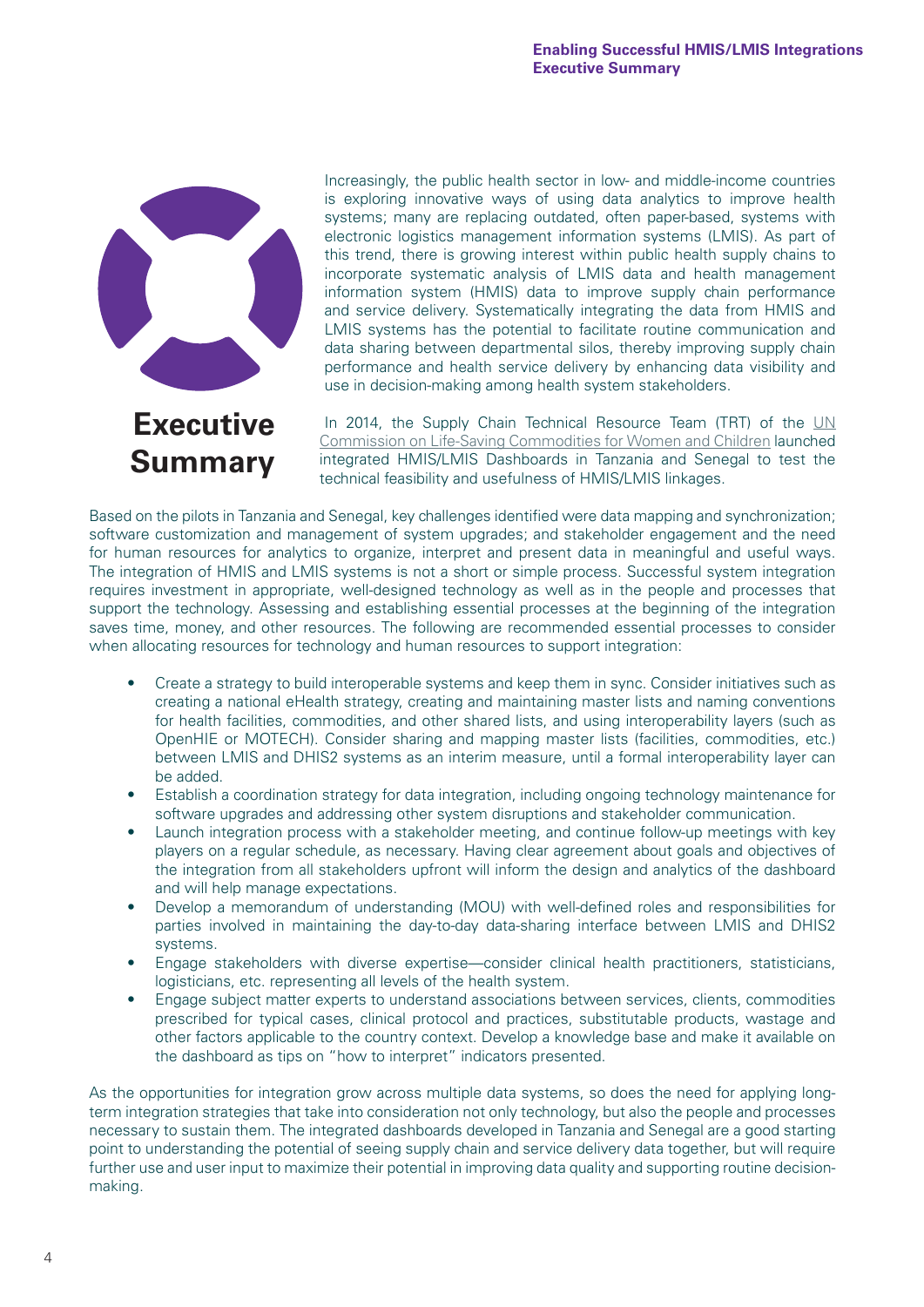<span id="page-4-0"></span>

**Introduction**

As technology and information systems become more ubiquitous and affordable, private sector companies have transformed their use of data analytics toward a systematic use of data for decision-making. The public health sector in low- and middle-income countries has followed suit. Increasingly, these countries are replacing outdated, often paper-based, systems with electronic logistics management information systems (LMIS) and exploring innovative ways of using data analytics to improve health systems.

As part of this trend, there is growing interest within public health supply chains to incorporate systematic analysis of LMIS data and health management information system (HMIS) data to improve supply chain performance and service delivery. In many countries, these data sets are analyzed annually to determine national forecasts of health commodities, but are not routinely compared throughout the year. Adding complexity, LMIS and HMIS datasets are often managed by different departments

within ministries of health. As a result of these silos, decision makers do not have easy access to all the data they need to effectively monitor and plan health systems performance.

Both HMIS and LMIS systems are necessary and serve different functions, users, and workflows. While integrating the HMIS and LMIS systems is not necessary, systematically integrating the data from HMIS and LMIS systems has the potential to facilitate routine communication and data sharing between these silos, improving supply chain performance and health service delivery by enhancing data visibility and data use in decision-making among health system stakeholders.

#### **Integrated HMIS/LMIS Dashboards**

In 2014, the Supply Chain Technical Resource Team (TRT) of the [UN Commission on Life-Saving Commodities](http://www.everywomaneverychild.org/resources/un-commission-on-life-saving-commodities) [for Women and Children](http://www.everywomaneverychild.org/resources/un-commission-on-life-saving-commodities) outlined potential benefits of linking HMIS and LMIS data in a white paper entitled [Considerations for the Integration of HMIS and LMIS](http://www.lifesavingcommodities.org/wp-content/uploads/2014/08/Copy-of-14-126-Considerations-for-the-Integration-of-HMIS-and-LMIS_format.pdf). These benefits include:

- **Improving the functionality of the logistics system** by linking, correlating, and analyzing service delivery and disease incidence data with LMIS data
- **Improving service delivery** by making actionable, combined LMIS and HMIS data available to managers
- **Increasing data quality** by allowing for cross-validation of data in both systems to identify and address data errors
- **Reducing the data collection burden** and minimizing collection of duplicate data by eliminating the need to collect the same data points in multiple systems
- **Enhancing communication** between service delivery program managers and supply chain managers

## **Logistics Management Information System (LMIS)**

An LMIS provides the data needed to operate a supply chain. It collects data about health products such as quantities consumed, stock on hand, losses and adjustments.

## **Integrated HMIS/LMIS Dashboard**

Improved supply chain performance, improved service delivery,

better data, and enhanced communication.

## **Health Management Information System (HMIS)**

An HMIS collects and reports program information such as disease incidence, client/patient information, and health services rendered. HMIS data can be used to track disease patterns and health service utilization.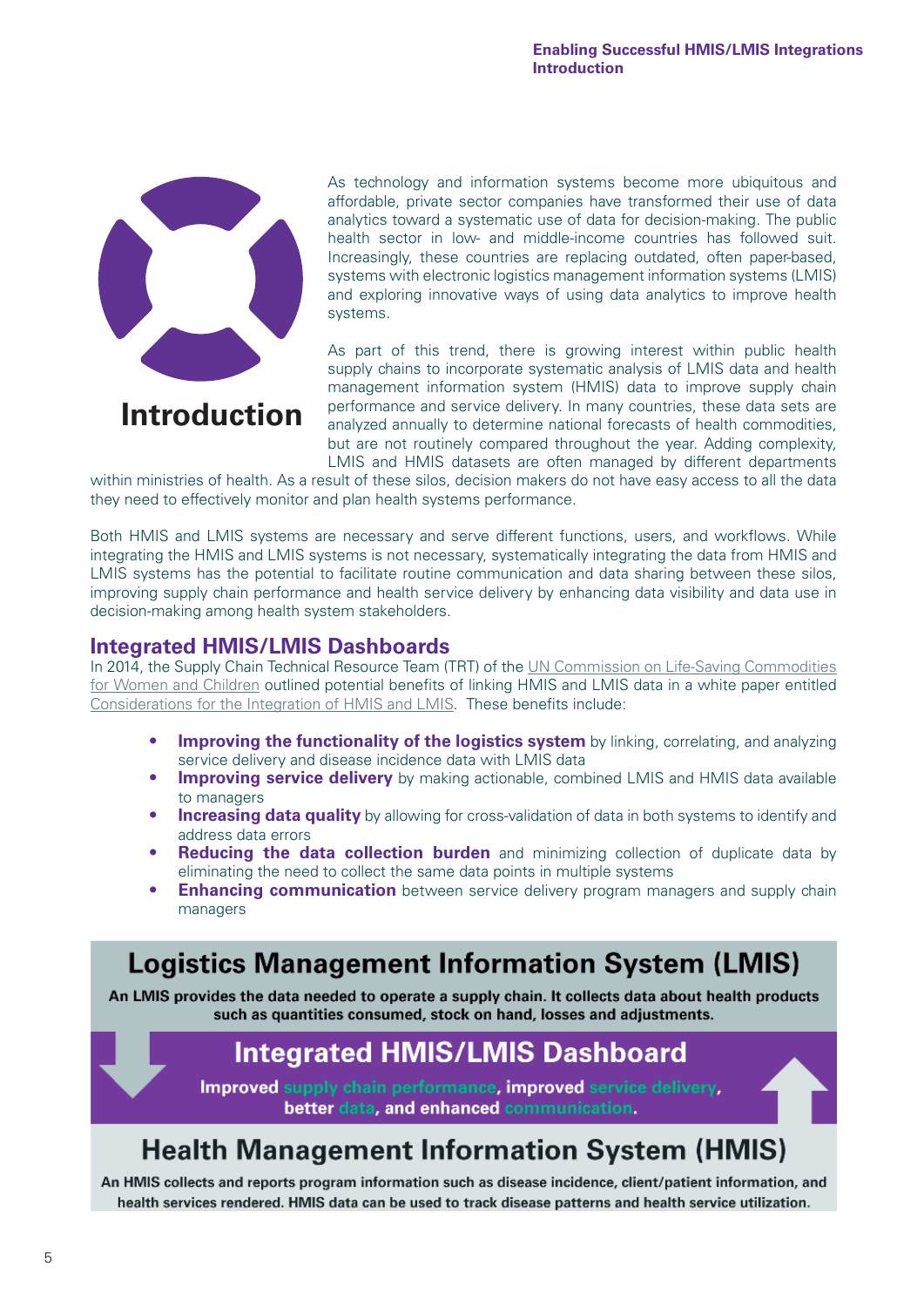During the writing of this document, the Supply Chain TRT was unable to identify any existing case studies where HMIS and LMIS data were routinely and automatically linked. In order to test the technical feasibility and usefulness of HMIS/LMIS linkages, the Supply Chain TRT launched integrated HMIS/LMIS Dashboards in Tanzania and Senegal.

In both countries, the integrated HMIS/LMIS Dashboards are displayed in the District Health Information [System](https://www.dhis2.org/) (DHIS2), launching in May 2016 and July 2016 respectively. The choice to display data in DHIS2 rather than the LMIS systems was mainly based on DHIS2's visualization tools that allow users to easily manipulate and display data in the system. In Tanzania, LMIS data are pulled from eLMIS (the Tanzania implementation of [OpenLMIS\)](http://openlmis.org/). Because both DHIS2 and eLMIS are deployed nationally, the dashboard provides nationwide data visibility. In Senegal, LMIS data are pulled from [CommCare Supply](http://www.dimagi.com/sectors/logistics/). DHIS2 is deployed in all districts but not all health facilities, while CommCare Supply is used as the LMIS for reproductive health commodities in all 1,400 health facilities. The dashboard was piloted in four districts. See more detailed descriptions of these systems in System Summary text box below.

The pilots of these dashboards reinforce the notion that integration of information systems is a worthwhile investment when considering a long-term strategy to increase use of data for decision-making and supply chain improvement. However, successful integration requires investment in appropriate, well-designed technology as well as investment in the people and processes that support the technology. Lessons learned and considerations from these pilots are presented in the proceeding sections. Each section includes country highlights with examples from Senegal and Tanzania as well as process recommendations and key insights. More detailed case studies for each country are presented in the Appendix.

#### **System Summaries**

**OpenLMIS** is a state-of-the-art, web-enabled, enterprise class electronic LMIS solution that facilitates the requisition and resupply process in low-resource settings for health commodities. OpenLMIS automates the LMIS system at sub-national levels, and is interoperable with different systems at multiple levels including HMIS visualization software, mobile data collection platforms, and warehouse Enterprise Resource Planning (ERP) systems. To learn more, please contact [info@openlmis.org](mailto:info%40openlmis.org?subject=) or visit [www.openlmis.org](http://www.openlmis.org)

**CommCare Supply** is a mobile logistics management system for low-resource settings and areas of low connectivity. It is designed to support health workers and other mobile agents who manage commodities through improved inventory management, resupply, and delivery. For more information, please contact: [supply@dimagi.com](mailto:supply%40dimagi.com?subject=) or visit [www.dimagi.com](http://www.dimagi.com)

**DHIS2** is a flexible, web-based open source information system specifically designed to support an HMIS. DHIS2 is typically used as a national HMIS system for routine data management and analysis purposes and includes advanced features like geographic information system (GIS) mapping for highquality data visualization. For further information, please contact: [post@dhis2.org](mailto:post%40dhis2.org?subject=) or visit [www.dhis2.org](http://www.dhis2.org)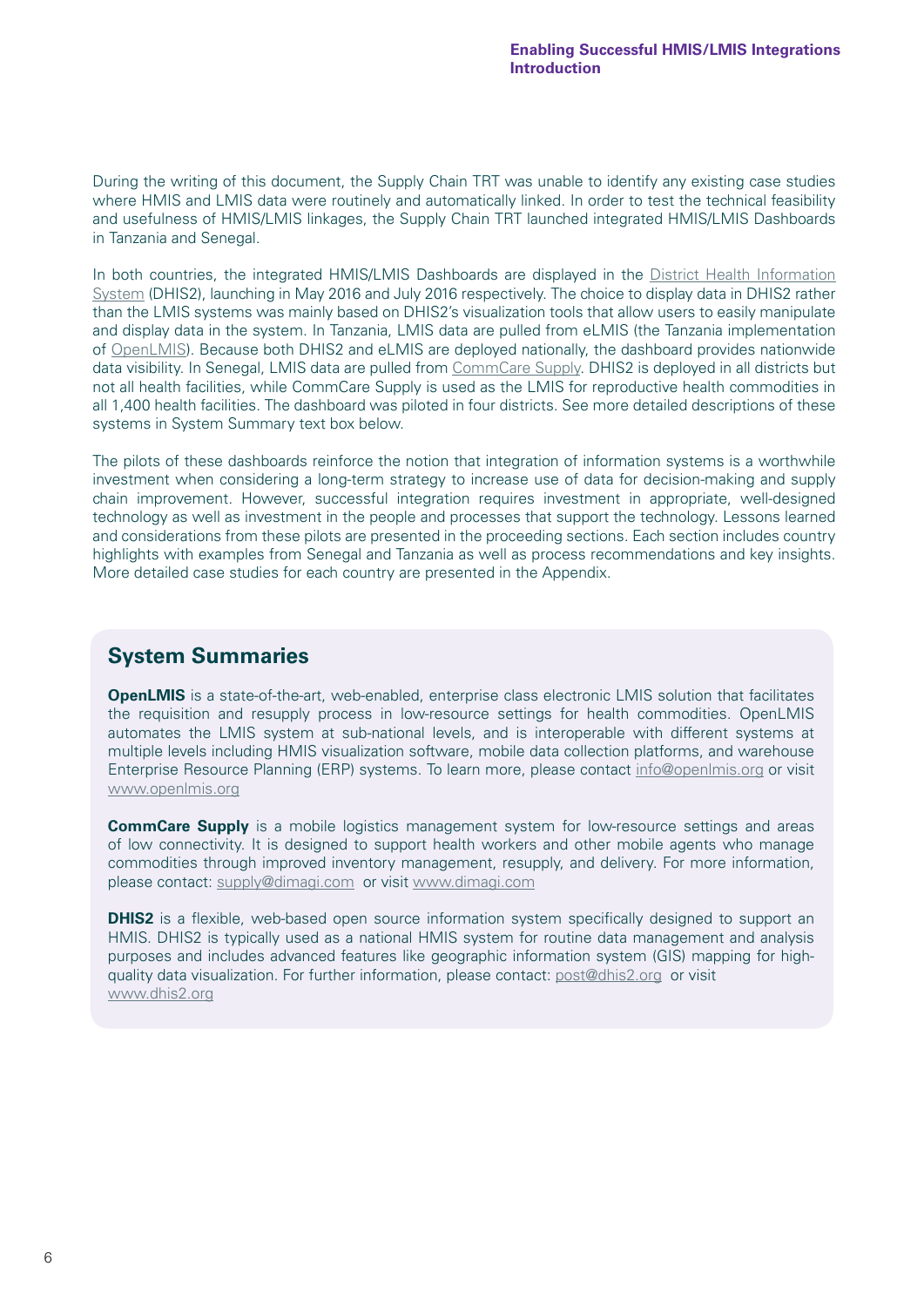## <span id="page-6-0"></span>**Creating an Enabling Environment for Integration: Technology, People & Proccesses**



The integration of two or more separate information systems, like an HMIS and LMIS, is likely not a simple, one-time investment. In order for the integration to be sustainable, the underlying technology—and the processes that support it—need to be planned and designed with ongoing support and maintenance for implementation, including considerations for data mapping, system synchronization, software updates, and customization.

#### **Data Integration**

Issues with data mapping and system synchronization are inherent to any integration project. In both Tanzania and Senegal, the list of health facilities in DHIS2 had to be mapped to the list of health facilities in the LMIS. If facilities are added or removed, the mapping would need to be updated. This can be an ongoing challenge without a "master" facility list and related processes to maintain synchronization between each system and that master list. Many countries consider these issues even before integration projects begin, starting with standardization initiatives such as creating an eHealth strategy and common standards that all partners and stakeholders must

adhere to; creating and maintaining master lists and naming conventions for health facilities, commodities, and other shared lists; and using interoperability layers (such as OpenHIE or MOTECH).

#### **Updates & Customization**

Depending on the systems chosen, software updates and feature customization may be necessary for the systems to operate with each other. Project teams should work to obtain all software update schedules and work closely with the teams for all software involved to determine how future updates will affect the dashboard and who will be responsible for ensuring the dashboard is updated as needed.

In addition, stakeholders must determine how much customization would be required for each system used in integration. Customization is helpful in ensuring that the integration meets all the specific requirements of a particular use case. However, customization can be expensive and difficult to maintain. For example, when updating to the newest version of the software, customization may need to be redone in order for the whole integrated system to continue working.

#### **Country Highlights**

#### **Using MOTECH in Senegal**

In Senegal, integration was done using MOTECH, an open-source platform that can serve as an interoperability layer. MOTECH provides a user-friendly interface to map data from two software systems to each other, where events are defined to automatically trigger MOTECH to pull data from one system and transfer it the other. In this case, MOTECH sends data from the relevant fields in CommCare Supply to DHIS2 each time the facilitylevel forms in CommCare Supply are updated. Although new facilities will have to be added manually in the future, once they are mapped in MOTECH, the level of effort for integration with a third system is decreased, since MOTECH enables interoperability between multiple systems. For example, to integrate an electronic medical record (EMR) with DHIS2 and CommCare Supply, the facilities from the EMR would only need to be mapped to MOTECH rather than with both systems. The level of effort for mapping facilities in MOTECH can be beneficial for future projects using the same systems.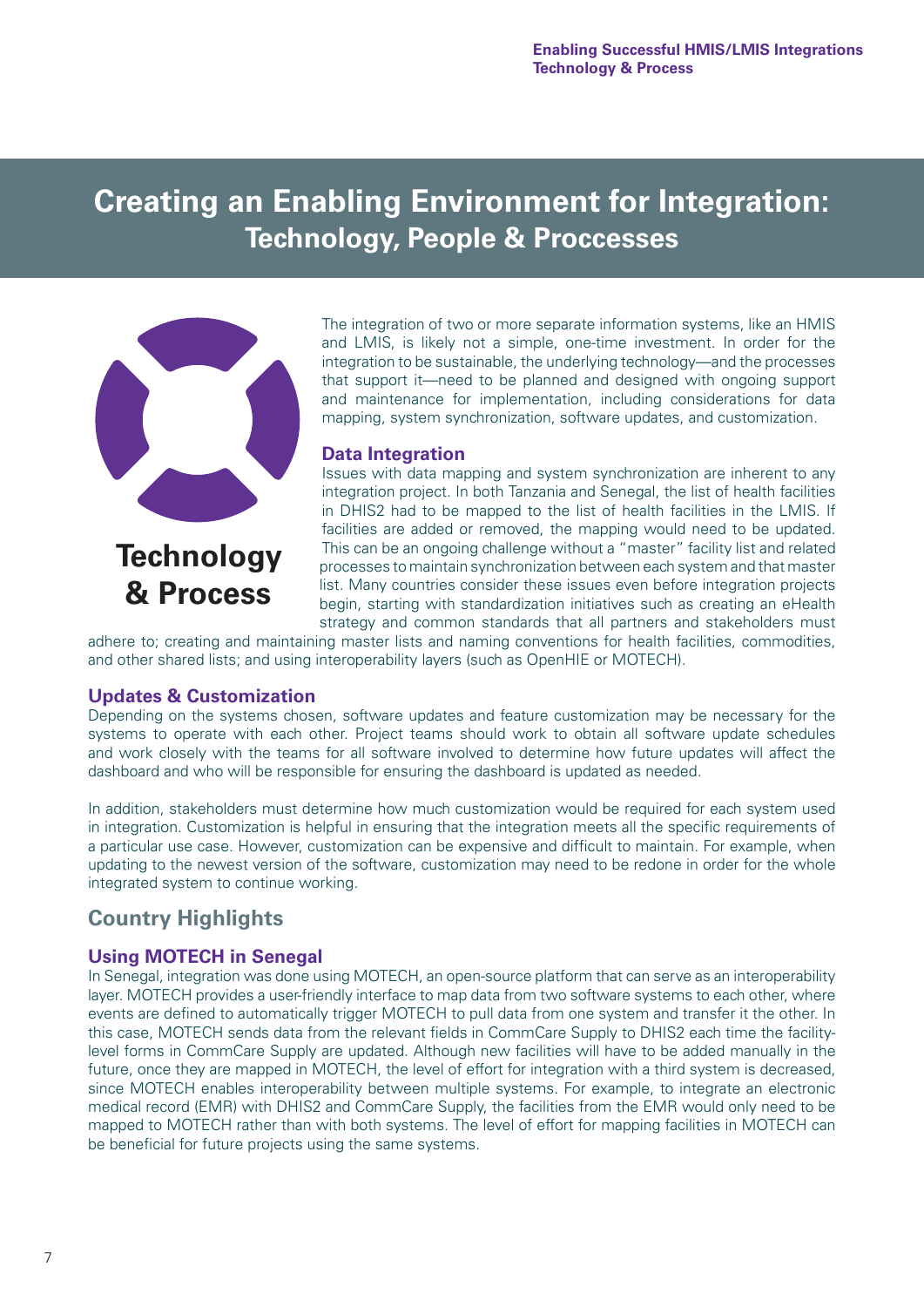#### <span id="page-7-0"></span>**Customization in Tanzania**

One of the benefits of DHIS2 is the ability to create data visualizations and dashboards without additional software development. A DHIS2 user with solid familiarity with the software can edit visualizations through DHIS2's user interface. However, there are some limitations to the types of tables and visualizations that can be easily added to a dashboard on the user's landing page. One requirement for the dashboard in Tanzania was the ability of users to "drill down" on data. If an anomalous spike is identified, the user needs to be able to click on that data point to see the same data presented at lower levels, all the way down to the facility, which can help the user identify whether the spike is due to a national trend or coming from one specific area. Given that DHIS2 initially displays this data only at the user level in the system hierarchy, and that drilling down requires more hands-on manipulation of report elements, the software team used a plugin from [highcharts.](http://highcharts.com) [com](http://highcharts.com) to provide users with a simpler way to drill down into specific data points visually. There are now two versions of the elements that make up the Tanzania dashboard in DHIS2: the initial dashboard (without drill down capabilities) and the custom reports (with drill down capability). While this approach ensures that the dashboard meets Tanzania's needs, it creates an added layer of complexity with two versions that require maintenance.

#### **Global Applicability**

A major question facing integration projects is whether work done in one country can be utilized in another. Indeed, there are elements of the HMIS/LMIS Dashboards in Tanzania and Senegal that can work across different geographies, but the use cases and requirements will change, as will the data collected through the HMIS and LMIS systems, even for countries using OpenLMIS and DHIS2 or CommCare Supply and DHIS2. Accordingly, indicators will need to be defined and necessary data elements mapped in each individual country. Some technology that enables the integration can be built upon. For example, publishing the application program interfaces (APIs) that were used to share data between systems in individual country implementations can support future integrations. Also, publicly sharing definitions of the indicators and other dashboard elements used in one country can help another country by providing a framework to start discussions with stakeholders about the appropriate key performance indicators for their setting. Since developing strong requirements is a key first step to any software development or integration project, having good models to start from can help a country move their integration work forward more efficiently.

#### **Essential Processes**

Integration requires upfront investment to ensure systems are built to be interoperable. This includes data mapping concepts, syncing data collection, determining the integration strategy (i.e. interoperability layer), and system customization as needed. Assessing and establishing these processes during the beginning of the integration saves time, money, and other resources. The integrated HMIS/LMIS Dashboard projects in both Tanzania and Senegal highlight some of these challenges and strategies used to address them.

#### **Key Insights: Technology & Process**

- **1. Plan for an upfront financial investment to build interoperable systems—data standards; mapping and syncing; customization; and use of interoperability systems (i.e. MOTECH) or other tools**
- **2. Establish coordination and ownership strategy, including a system "owner" (individual and/ or department); ongoing technology maintenance for software upgrades and other system disruptions; and stakeholder communication**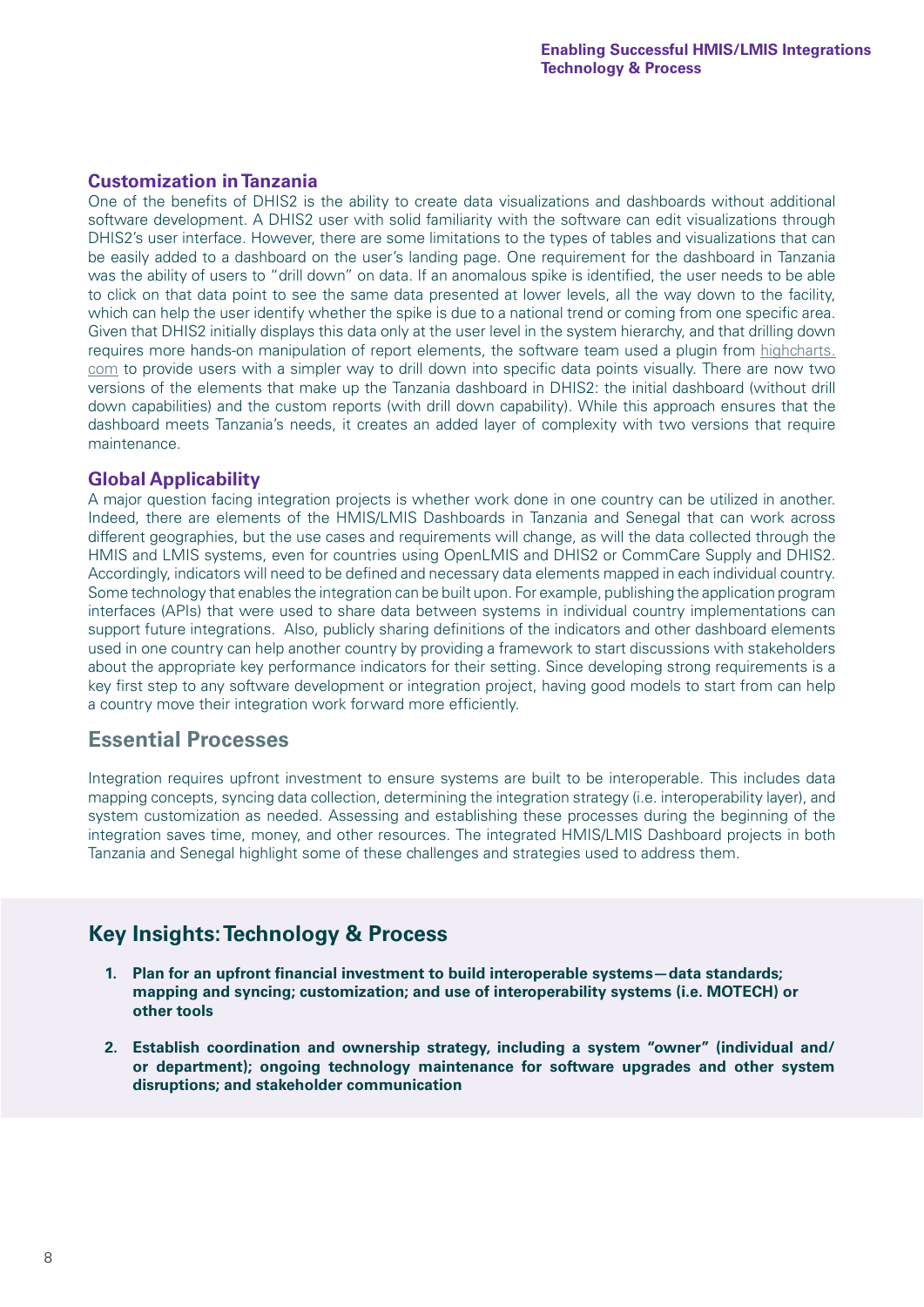<span id="page-8-0"></span>

As with any technology project, the people using the technology are as important as the software itself. This includes stakeholder engagement, human resources for analytics, and processes to ensure coordination. Stakeholder engagement will need to cut across programs and disciplines. For example, in an HMIS/LMIS integration there will likely be information technology experts managing the integration in addition to a group of supply chain and health program managers who must define requirements and act on analytics.

#### **Stakeholder Engagement**

**People & Process**

Developing and managing an HMIS/LMIS integration requires inputs and oversight from a diverse team of people. These critical players, however, often operate silos within a country's health system, at times with no overarching view or owner of the entire system. HMIS systems and LMIS systems are almost always managed by different departments within a ministry of health, or in some cases may even be managed by a parastatal partially outside of the Ministry of Health. Therefore, projects to integrate

HMIS and LMIS must begin by engaging stakeholders representing multiple departments such as pharmacy or logistics, health programs (i.e. Department of Maternal and Child Health), monitoring and evaluation, and information technology to clarify responsibilities and ensure collaboration and coordination. Interdepartmental collaboration helps create a full picture of both service delivery and supply chain from multiple perspectives contributed by participants. During the initial meetings, participating stakeholders should:

- Determine data elements and indicators to be included in the integrated HMIS/LMIS Dashboard
- Designate "owner(s)" of the integrated system
- Establish a strategy among stakeholders for ongoing communication

Engaging stakeholders with diverse expertise and function is key for laying the foundation for an integrated HMIS/LMIS Dashboard. In addition to ministries of health, NGOs and other implementing partners, clinical and other medical personnel can also support integration by mapping health commodities to health services while logisticians and pharmacists provide insights on commodity requisition processes and data interpretation.

#### **Human Resources for Analytics**

Anytime supply chain analytics are deployed, the first step is to understand and visualize the data, turning that data into actionable information. The next step to determine how to act on the data. This can be a long-term and iterative process, especially when data are complex. As there is a distinct difference between raw data points and actionable information, stakeholder groups and ongoing analysis processes should also include people skilled in data analytics who can organize, interpret and present data facts and figures into meaningful and useful information with context. Those analyzing and/or receiving this information should also be supported and empowered to act accordingly.

This is especially true for Reproductive, Maternal, Neonatal, and Child Health (RMNCH) and other complex commodities. Originally, the project teams in Tanzania and Senegal thought that many indicators presented in the dashboard would comprise of compound indicators: mixing HMIS and LMIS data into a single indicator (i.e. the ratio of condoms consumed from the LMIS to the number of people receiving condoms from the HMIS). While this can be useful for commodities dispensed using a consistent dose for the same condition or service, it is less straightforward for many RMNCH commodities – which makes it hard to set expected thresholds (or potentially indicate problems with data quality). For example, misoprostol is used to both prevent and treat postpartum hemorrhage. The dosage given to each patient varies by use (prevention or treatment) and by severity. There exists no consistent ratio or measurable relationship between the number of doses of misoprostol given and the number of cases of postpartum hemorrhage.

Moreover, data completeness and quality of data collected through HMIS, which can be misleading in many occasions, greatly impacts the ability to use this data to drive decision-making. Part of the role of data analytics human resources should be to help work with the teams on data quality issues as they potentially become more visible through system integration and dashboard work.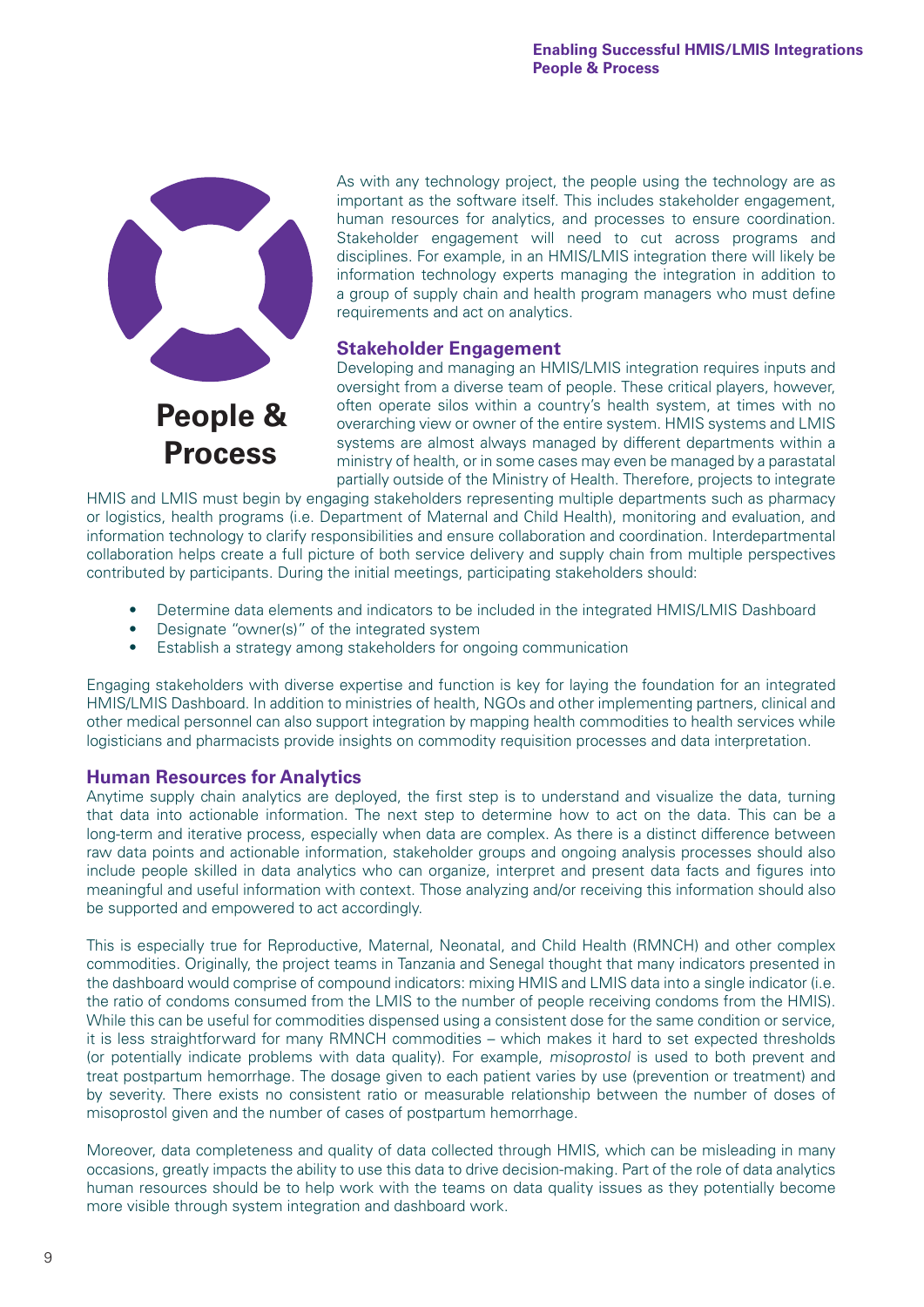#### <span id="page-9-0"></span>**Country Highlights**

#### **Stakeholder Meetings in Tanzania and Senegal**

Projects in both Senegal and Tanzania began with interdepartmental stakeholder meetings. In Tanzania, the meeting included multiple departments of the Ministry of Health and Social Welfare (MOHSW, recently renamed Ministry of Health, Community Development, Gender, Elderly and Children, or MOHCDGEC), including the Reproductive and Child Health Section, Health Management Information System Unit, Information and Communication Technology (ICT) Unit, Mvomero District Medical Office, and the National Bureau of Statistics. In addition, representatives from John Snow, Inc. (JSI), who support the eLMIS and supply chain strengthening activities, the University of Dar es Salaam, who support DHIS2, and other implementing partners took part in these meetings.

In Senegal, the project was officially launched with a workshop including representatives from the Ministry of Health (MoH) Department of Planning, Research and Statistics (who manages the DHIS2 unit), Dimagi, HISP West Africa, IntraHealth (who supports the informed push model for RMNCH commodities) the Ministry of Health's Department of Health and Social Services Information Systems the Department of Reproductive, Maternal and Child Health (DRSE) and the USAID mission. During the stakeholder mapping exercise, the MoH DSRSE was identified as a key player and joined the project team.

These meetings were important not only for coordination of the HMIS/LMIS dashboards, but also allowed broader coordination among supply chain and service delivery stakeholders. For example, in Senegal the M&E unit from the DSRSE was very interested in learning about the content of the informed push model indicators in CommCare Supply, since they only had access to DHIS2. Similarly, CommCare Supply users gained insights into the indicators used for RMNCH in DHIS2. The workshop provided a venue for exchange about how to measure RMNCH outcomes more broadly – beyond the scope of the integrated dashboard – and was a rich and valuable experience for all involved.

#### **Advocating for Process Change in Tanzania**

In Tanzania, the HMIS/LMIS Dashboards illuminated several ways in which HMIS and LMIS data collection could be harmonized to provide more useful data. For example, HMIS data are collected monthly while LMIS data are collected on a staggered quarterly system that mirrors the commodity distribution schedule. LMIS quarterly data are divided by three to produce a monthly average. These mismatched time periods make data challenging to assess since the comparison is of averages to actuals. The stakeholders discussed the benefits of shifting the LMIS reporting schedule to a monthly system to create more real time visibility, which could be done without having to shift the distribution schedule. While this change has not been enacted, the discussion itself demonstrates the type of critical holistic view that the process of implementing integrated dashboards allows.

#### **Choosing Indicators in Tanzania and Senegal**

Despite separate requirements gathering processes, the integration projects in both Tanzania and Senegal ended up with very similar dashboards. In each country, commodities from the LMIS system were mapped to the corresponding service delivery and morbidity data in DHIS2. These data are displayed in graph form side by side. In both countries, stakeholders agreed to monitor data over time which will allow them to identify "normal" thresholds and identify aberrant data that will need further investigation, problem-solving, and action. Having access to these data will allow stakeholders to gain a better understanding of how HMIS and LMIS data can be used together for routine decision-making. Next steps in these projects will be to continue to engage with users as they become more familiar with both datasets and work to find new use cases for the dashboard to improve its ability to aid in both logistics and health services provision.

#### **Essential Processes**

As illustrated in the Tanzania and Senegal country highlights, stakeholders and data analysts can only be as effective as their processes allow. In order for data to be used for decision making, agreed upon processes must be in place for stakeholders to review, discuss and act on data. In both countries, defining the relevant stakeholders and conducting workshops to define indicators was a major challenge, and ultimately the success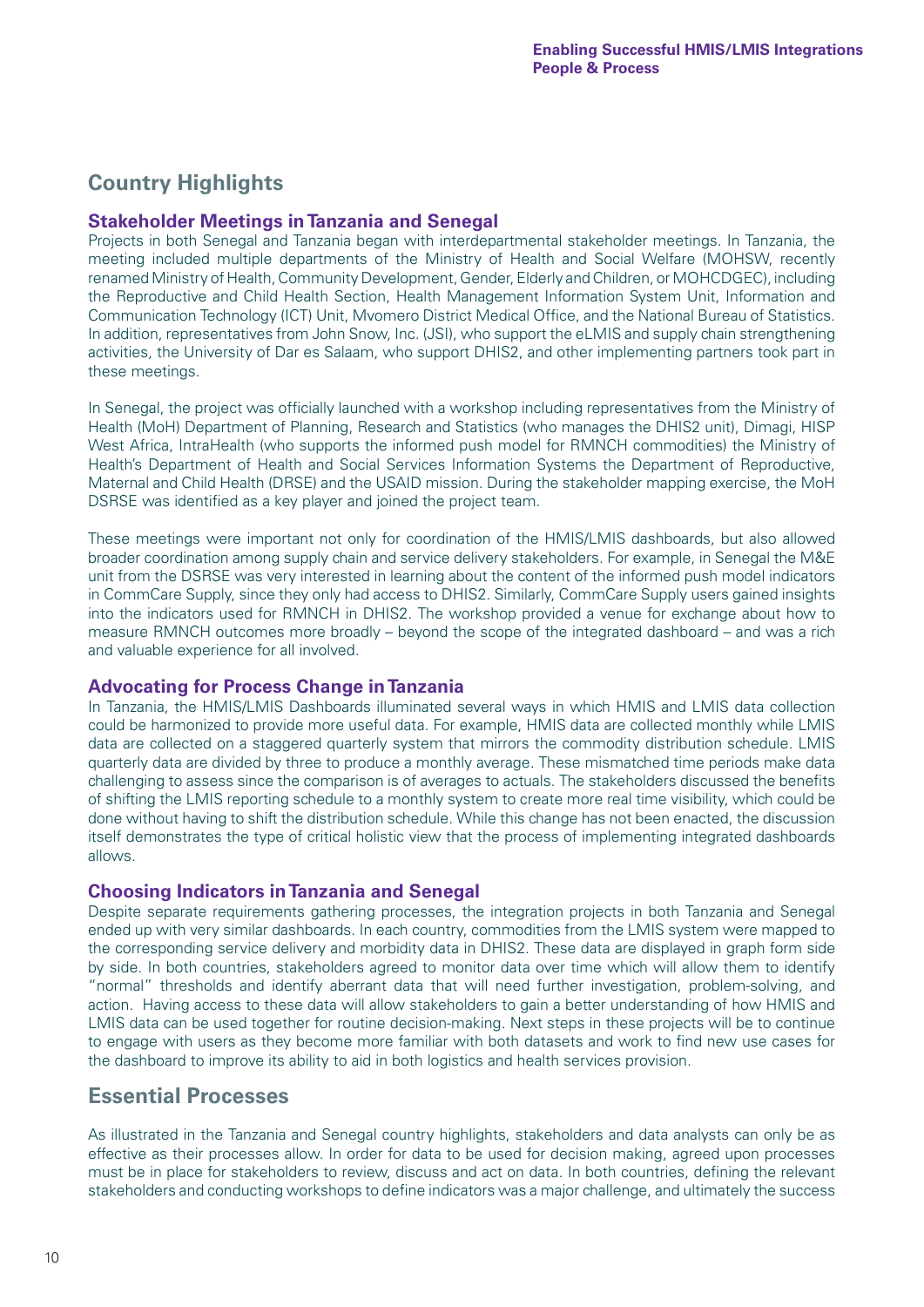<span id="page-10-0"></span>of this project. These workshops led to fruitful discussions about what indicators would be most useful to each program for decision-making. To achieve useful data analysis and utilization, processes should be put in place to allow these groups of stakeholders to meet routinely to ensure a shared understanding of the interactions between health services provision and logistics. The resulting exchange and learning may highlight other processes that need to change. For example, adjustments to data collection forms and processes may be needed once the team has a better sense of what is available, what is missing, and what may be duplicative among the systems being integrated.

In Senegal, the Informed Push Model (IPM) team learned that DHIS2 captures some of the data points that are also reported in CommCare Supply, and with the integration could be imported automatically rather than entered manually. In Tanzania, several recommendations for updates to data collection forms came out of the stakeholder discussions surrounding requirements for the dashboard. One resulting example is a change to the wording of the HMIS form that more clearly differentiates between whether female condoms or male condoms were provided, rather than capturing only whether an unknown type of condom was provided to a male or female client. A strategy must be put in place to ensure the right people, decision makers and policymakers as well as program managers, are engaged and there is a process to adjust elements of the data collection processes as necessary and communicate said changes to all relevant parties, including service delivery providers working at the last mile.

#### **Key Insights: People & Process**

- **1. Engage stakeholders with diverse expertise early in the project—consider clinical health practitioners, statisticians, logisticians, etc. representing all levels of the supply chain system**
- **2. Launch integration process with a stakeholder meeting, continue follow-up meetings with key players on a regular schedule, as necessary**
- **3. Include supply chain analytics human resources who can distinguish between data and information and communicate to stakeholders**
- **4. Establish processes for disparate information systems such as DHIS2, OpenLMIS/ eLMIS, CommCare, MOTECH, OpenHIE to work under a unified vision such as a national eHealth strategy and develop a for collaboration and coordination in decision-making and communication between stakeholders at all levels of the system**
- **5. Develop processes to streamline and change data collection protocols**



#### **Timeline and Budget**

As has been stated, integration is not a short or simple process. In Tanzania, the process took over one year from the initial stakeholder workshop to the eventual launch of the dashboard. Much of that time was spent ensuring all the appropriate people were represented in requirements refinement sessions, working with stakeholders to determine which data would be most useful for the dashboard, and developing and reviewing mock-ups of how data would be displayed in the dashboard. In addition, this time was spent preparing the systems for integration. For example, the manual mapping and matching of the two facility lists in the two systems to link facilities was a time-consuming and tedious task. Issues such as the approach to handling the mismatch in reporting periods for the LMIS and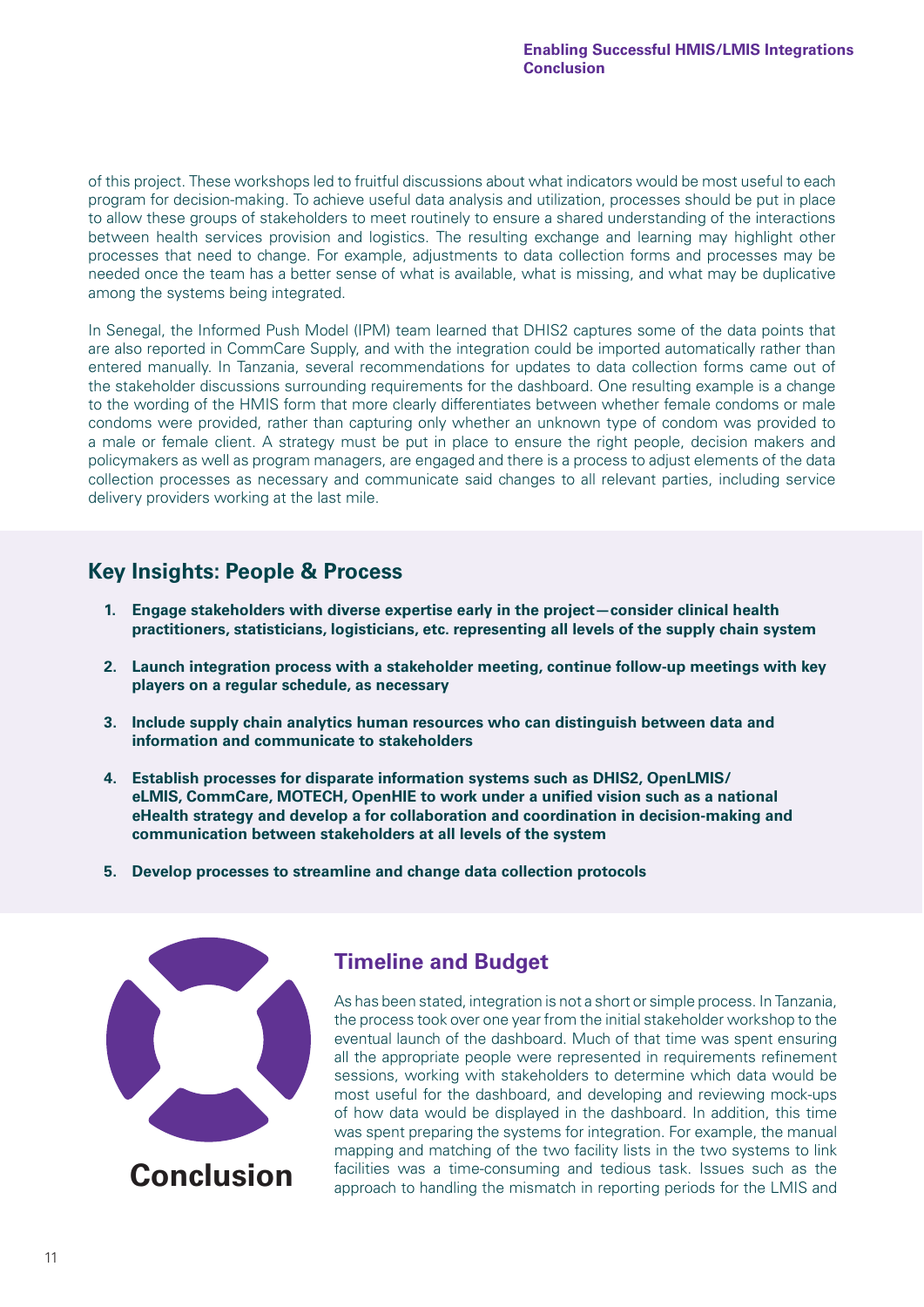<span id="page-11-0"></span>HMIS also needed to be resolved (i.e quarterly LMIS vs monthly HMIS reporting periods). The process in Senegal lasted just under one year partly because the project team benefited from Tanzania's lessons learned – particularly on dealing with the complexity of defining indicators and analytics. In addition, the integration in Senegal was only in four districts which made mapping of facilities an easier task.

The budget figures provided are high-level estimates that demonstrate the initial costs of integration. These costs include requirements gathering, technical integration, user testing and feedback, training for a limited number of initial users. Costs for global coordination between countries and the Commission as well as documentation of lessons learned are also included. Both the time and money spent are representative of what it takes to get an integration started; in both Senegal and Tanzania the process is just beginning. Future steps include maintaining the systems including upgrades and changes as needed, more in-depth user training, and efforts to interpret and analyze data that can lead to evidence-based decision-making.

| <b>Dates of Important Milestones</b>         | <b>Tanzania</b>   | <b>Senegal</b>   |
|----------------------------------------------|-------------------|------------------|
| Project Start                                | <b>March 2015</b> | Sept 2015        |
| Initial User Requirements Gathering Complete | May 2015          | Nov 2015         |
| User Acceptance Testing Complete             | <b>April 2016</b> | May 2016         |
| Dashboard Launch                             | May 2016          | <b>July 2016</b> |

| <b>Budget (USD)</b> | lanzania  | <b>Senegal</b> |
|---------------------|-----------|----------------|
|                     | \$276,000 | 000            |

#### **Future Integrations: A Case for Support**

The pilots in Tanzania and Senegal have demonstrated the feasibility of routine and automated integration of HMIS and LMIS systems that together make a more comprehensive analysis of service delivery systems possible. The resultant analytics can bring health informatics and supply chain professionals together to look at the public health service system more holistically and to work together to streamline and improve the health care system.

The country pilots also confirmed the enthusiasm from ministries of health for this type of integration, whereby users have enhanced, centralized data visibility from both systems while maintaining the relative strengths of each. In Tanzania, there are already other programs beyond RMNCH that have expressed strong interests in similar integration for the data relevant to their programs. Although more time is needed to understand how to improve the indicators displayed on the dashboard to ensure they are useful to decision makers, this pilot instigated important discussions on how data integration can increase visibility of important trends in medicines use and management. More can be done in close coordination with clinicians, pharmacists and subject matter experts to base the dashboard analytics on standard treatment guidelines (STG) applicable to the medical area and associated clinical product usage. Expert opinions along with analysis of logistics data over historical periods can be used to develop key performance indicators that can alert decision makers on the dashboard for further investigation and interventions.

The dashboard pilots highlighted the importance of putting processes in place that allow for these discussion to happen routinely in order to provide recommendations to policymakers based on a holistic view of the health system.

Refining the dashboards in Senegal and Tanzania, and developing similar tools in other geographies, will be an iterative process. As the opportunities for integration grow across multiple data systems so does the need for applying long-term integration strategies that take into consideration not only technology, but also the people and processes necessary to sustain them. The integrated dashboards developed in Tanzania and Senegal are a good starting point to understanding the potential of seeing supply chain and service delivery data together, but will require further use and user input to maximize their potential in improving data quality and supporting routine decision making.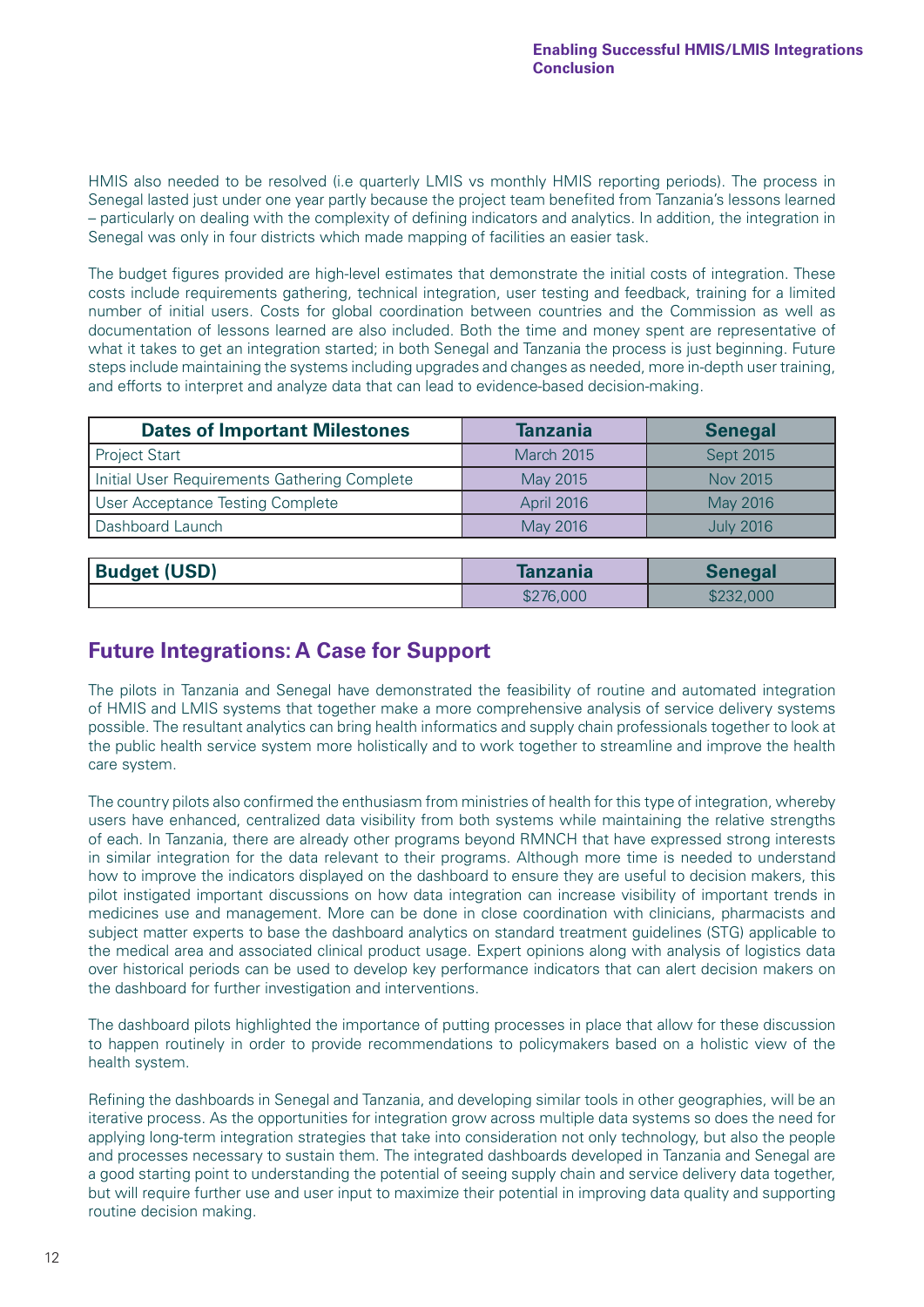<span id="page-12-0"></span>

### **Tanzania Case Study**

In Tanzania, DHIS2 and eLMIS are both deployed nationally. For both systems, data are collected on paper at the health facility level and then electronically entered at the district level.

DHIS2 data are typically entered on a monthly basis by the Council Health Management Team (CHMT) led by the District HMIS focal person, in collaboration with other vertical program district coordinators. Once entered, these data are accessed and used by all health management teams from district to national level. In Tanzania, the Computer Science and Engineering Department at University of Dar es Salaam (UDSM) is the software technical lead for DHIS2 and was responsible for the DHIS2 portion of this integration project.

eLMIS data, on the other hand, are typically entered by the District Pharmacist. Health facilities are divided into three groups (Group A, Group B, and Group C), and each group submits a quarterly report and requisition that covers the three months prior to the group's reporting month. The reporting structure is staggered, with approximately one third of the country's facilities reporting each month. For example, Group A reports in January, Group B in February and Group C in March. These data are used to create orders for each health facility that are then sent to Tanzania's Medical Stores Department, who delivers commodities directly to the health facility. Commodities are delivered to a facility every three months. With over 6,000 health facilities the country is too vast for the Medical Stores Department to deliver to every facility in the same distribution cycle, creating a need for three groups with a staggered delivery schedule.

eLMIS data are also used to give logisticians insight into national and regional stock levels, districts or facilities at risk for understock or overstock situations, lab equipment and refrigerator status, among others. John

Snow, Inc. (JSI) worked as a contributor to the OpenLMIS initiative to develop and implement eLMIS and is responsible for the eLMIS portion of this integration project and overarching project management of the work in Tanzania.

#### **Results**

The dashboard was launched in May of 2016 with the orientation of thirty stakeholders. Those in attendance were reproductive and child health coordinators and HMIS coordinators from the national level, Dar es Salaam regional council and Kinondoni, Ilala and Temeke districts. The launch was also attended by other RMNCH stakeholders and implementation partners.

While refining the indicators, it was decided that the dashboard should display relevant data side by side rather than creating indicators calculated



from both data sets. The figure above shows an example of graphs displayed in the dashboard. The first graph shows number of cases of postpartum hemorrhage and retained placenta from DHIS2 while the second graph shows the commodities used to treat those conditions from eLMIS. Seeing these data side-by-side allows the user to understand the relationship between service delivery and consumption and look for abnormal or concerning trends (i.e. a drastic decrease in consumption without a corresponding change in the number of cases diagnosed).

The dashboard has been used continuously by program staff since it's launch, mostly at the national level. Users have provided valuable feedback and requested further training on how to use the dashboard to triangulate service delivery data with logistics data. The launch has also triggered demand to expand the dashboard to include more commodities from the reproductive and child health program, as well as from other programs such as malaria and tuberculosis.